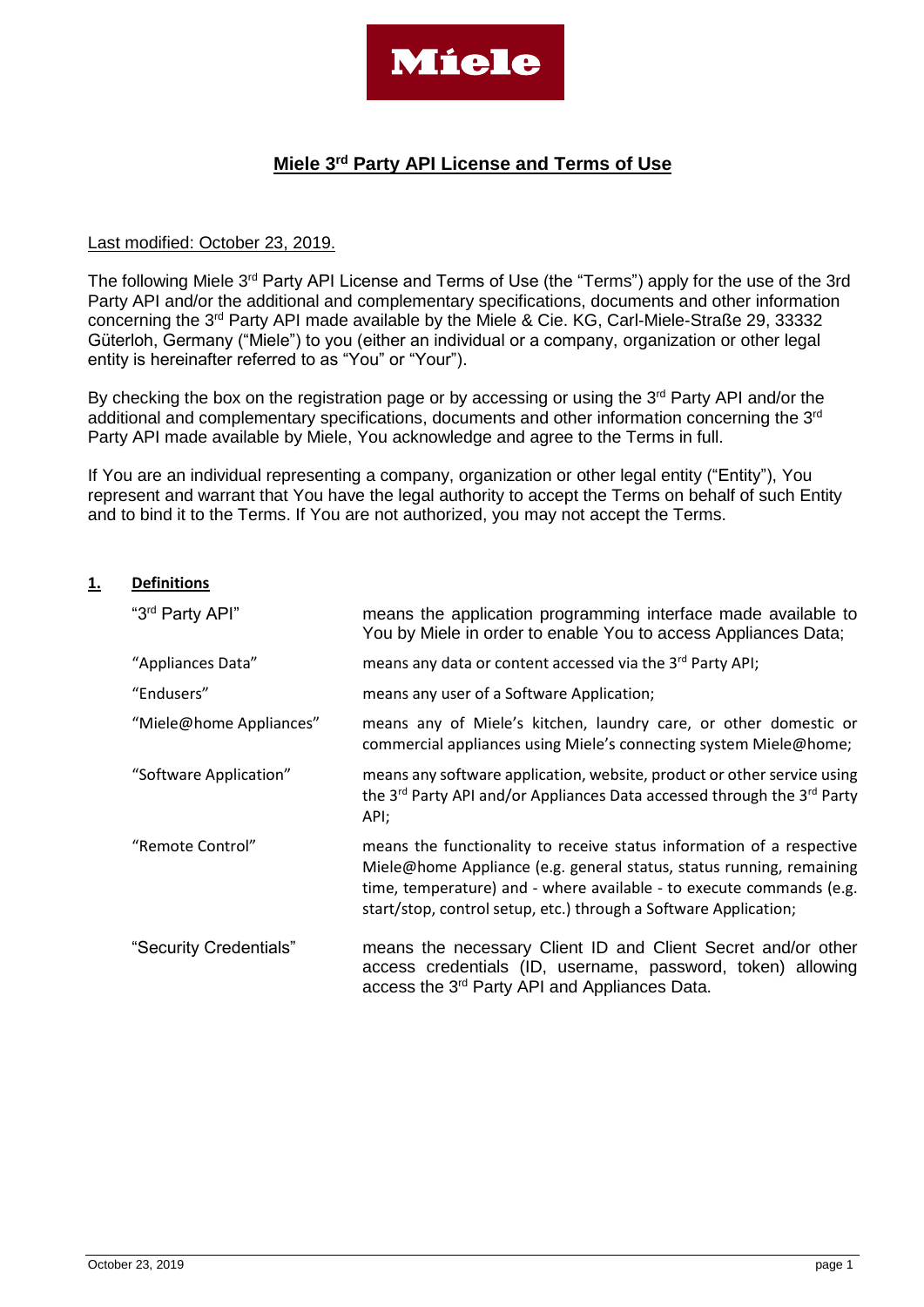

#### **2. Registration / Security Credentials**

- 2.1 You will receive Your Security Credentials before the first usage and access of the 3rd Party API. You will receive those Security Credentials after you have accepted the Terms and provided an accessible e-mailaddress to Miele. Once You received Your Security Credentials, You will be able to use and access the 3rd Party API.
- 2.2 Your individual Security Credentials belong only to You and are non-transferable and non-assignable unless otherwise stated in these Terms. You shall keep Your Security Credentials in strict confidence and protect them from any unauthorized and/or unjustified access or use of third parties. You shall be responsible for all activities that occur using Your Security Credentials. You shall immediately notify Miele in the event of any (potential) loss or misuse of the Security Credentials by using the following email: [psirt@miele.com.](mailto:psirt@miele.com)

#### **3. Usage Rights**

- 3.1 Subject to these Terms and to Your compliance with the provisions set forth in these Terms and with all applicable laws, Miele grants You a non-exclusive, non-transferable, non-sublicensable, non-assignable and revocable right to use and access to the 3<sup>rd</sup> Party API and Appliance Data
	- a) to integrate features and functionalities into Your Software Application in order to enable Your Endusers to Remote Control Miele@home Appliances through Your Software Application; and
	- b) to allow Your Endusers to use Your integration of the 3<sup>rd</sup> Party API within Your Software Application in order to enable Your Endusers to Remote Control Miele@home Appliances through Your Software Application.

Furthermore, Miele provides additional and complementary specifications, documents and other information concerning the 3<sup>rd</sup> Party API in English language. You are entitled, subject to these Terms and to Your compliance with the provisions set forth in these Terms and with all applicable laws, to use the additional and complementary specifications, documents and other information concerning the  $3<sup>rd</sup>$  Party API only for the purposes stated in Sec. 3.1. lit. a) and b).

You are only entitled to use the 3<sup>rd</sup> Party API, Appliances Data as well as the additional and complementary specifications, documents and other information concerning the 3<sup>rd</sup> Party API for the purposes stated in Sec. 3.1. lit. a) and b). Miele does not owe other services and does not grant additional rights to You under these Terms.

- 3.2 You are solely responsible for a proper implementation of the 3<sup>rd</sup> Party API into Your Software Application. You ensure and warrant that Your Software Application has been developed according to the state-ofthe-art and that Your Software Application is securely configured. All costs and other expenditures related to the implementation, testing and operation of the  $3<sup>rd</sup>$  Party API in Your Software Application shall be solely borne by You.
- 3.3 You shall only disclose, allow access to or make otherwise available the  $3^{rd}$  Party API, the additional and complementary specifications, documents and other information concerning the 3<sup>rd</sup> Party API and/or Security Credentials to Your employees who need access to the  $3<sup>rd</sup>$  Party API, the additional and complementary documentation, specification and other information to fulfil the purposes stated in Sec. 3.1. lit. a) and b) above, provided that (i) You have entered into an agreement with Your employees which imposes the same obligations on Your employees as are imposed on You under these Terms and (ii) You acknowledge and agree to be responsible for and fully liable to Miele for any damages resulted from any breaches of these Terms or such agreements mentioned under (i) by Your employees.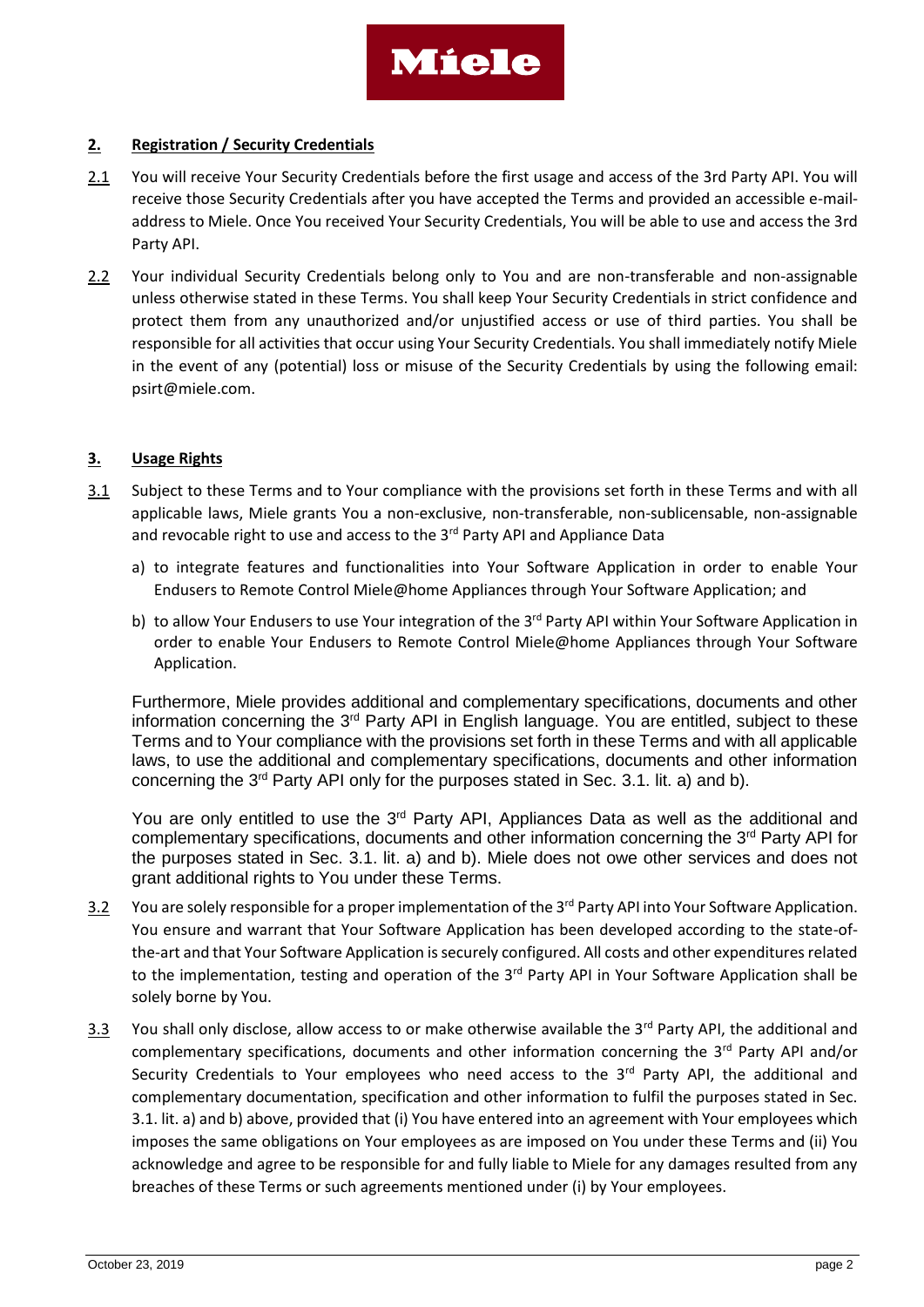

#### **4. Restrictions and limits**

- 4.1 You acknowledge and agree to the following restrictions and warrant that You will not encourage or facilitate any third party to violate these restrictions.
	- a) You shall not distribute, sell or allow access to the 3<sup>rd</sup> Party API (stand-alone) without integration in Your Software Application;
	- b) You shall not disclose, allow access to or make otherwise available the  $3^{rd}$  Party API, Appliances Data, the additional and complementary specifications, documents and other information concerning the 3<sup>rd</sup> Party API and/or Security Credentials to any person or third party unless You are expressly entitled to do so under these Terms;
	- c) You shall not use the 3<sup>rd</sup> Party API or Appliances Data in a way that may impair, harm or damage Miele or Miele's reputation;
	- d) You shall not use the 3<sup>rd</sup> Party API or Appliances Data for any illegal purposes or in any way which could violate these Terms or any applicable law, in particular but without limitation to applicable data protection law or any other third party rights;
	- e) You shall not sell, share, transfer or make otherwise available the Appliances Data, directly or indirectly, to any third party, unless otherwise stated in these Terms;
	- f) You shall not use the Appliances Data for any advertisement purposes or for purposes of targeting advertisement on the basis of Appliances Data;
	- g) You shall not use the 3<sup>rd</sup> Party API and/or the Appliances Data to interfere with, try to gain unauthorized access to, or otherwise disrupt any products and/or services made available by Miele and/or associated with the 3<sup>rd</sup> Party API and/or Appliances Data, any servers or networks connected with any products and/or services made available by Miele and/or associated with the 3<sup>rd</sup> Party API and/or Appliances Data;
	- h) You shall not transmit any malware, defects or any other items of destructive nature or any other items which could threat the 3<sup>rd</sup> Party API, Appliances Data, any products and/or services made available by Miele and/or associated with the  $3<sup>rd</sup>$  Party API and/or Appliances Data, to any servers or networks connected with any products and/or services made available by Miele and/or associated with the  $3<sup>rd</sup>$ Party API and/or Appliances Data through Your use of the 3rd Party API;
	- i) You shall not translate, decompile, copy, reverse engineer, create derivative works or otherwise modify the 3<sup>rd</sup> Party API, Appliances Data, Security Credentials or any other information made available by Miele unless You are explicitly entitled to do so under applicable mandatory law;
	- j) You shall not integrate the 3<sup>rd</sup> Party API and/or use the 3<sup>rd</sup> Party API and/or Appliances Data in any Software Application that includes pornographic or any other adult content, promotes gambling, violates any applicable law or regulation or might otherwise harm Miele or Miele's reputation;
	- k) You shall not request from the 3<sup>rd</sup> Party API more Appliances Data than Your Software Application necessarily requires to fulfil the purposes stated in Sec. 3.1. lit. a) and b) above.

Miele is entitled to limit the amount of requests for Appliances Data through the 3<sup>rd</sup> Party API at any time at its own reasonable discretion. Miele will - without being obligated to do so - make reasonable efforts to notify You within an appropriate period about any limitation or other restriction of Your use of the 3<sup>rd</sup> Party API.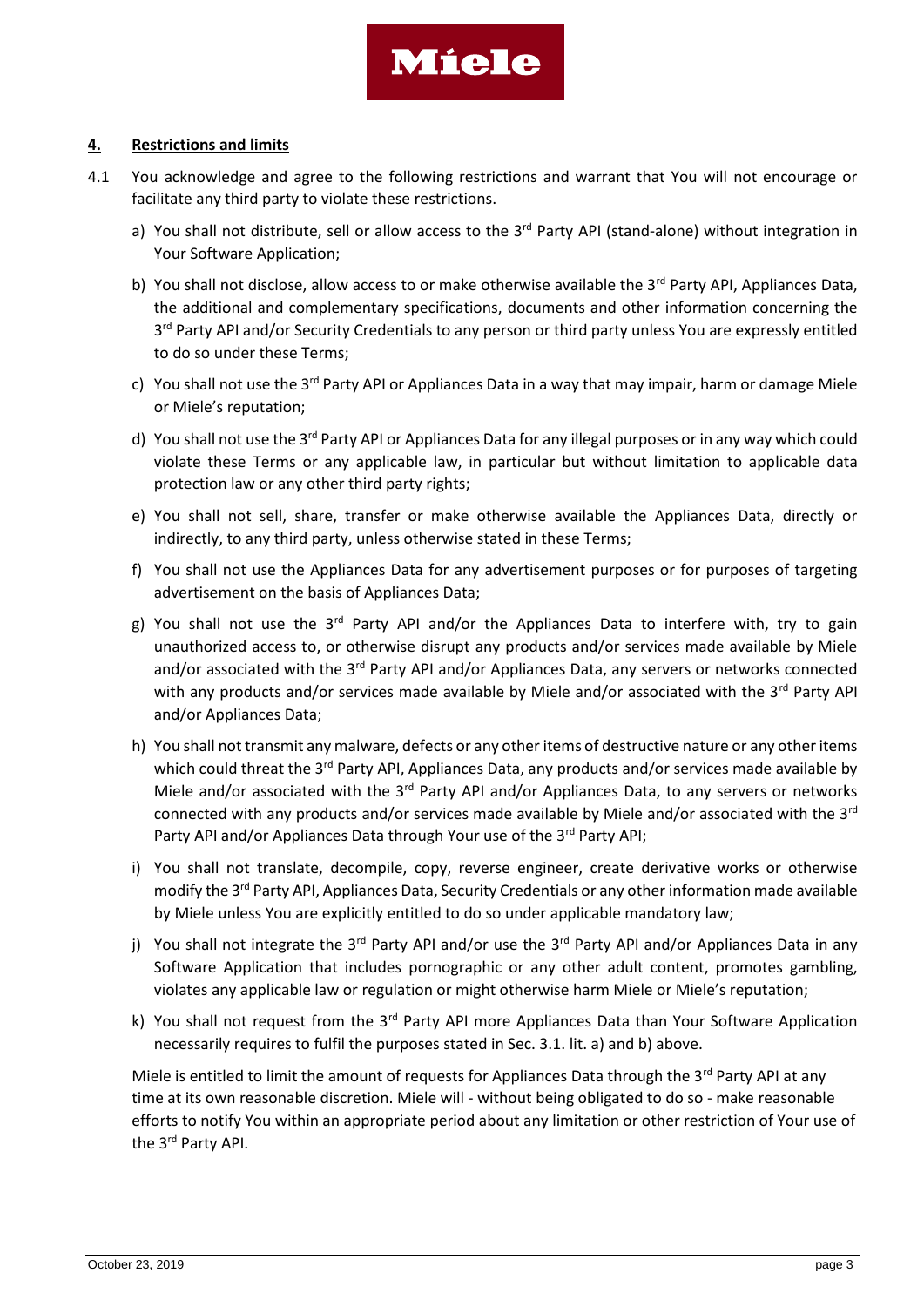

#### **5. Updates to the 3rd Party API**

- 5.1 Miele provides You the 3<sup>rd</sup> Party API free-of-charge and as a dynamic, developing service. Miele may extend, update, change, modify or remove features of the  $3<sup>rd</sup>$  Party API at any time and at its own reasonable discretion. These Terms shall also apply to updates or revisions thereto. You acknowledge that updates, changes, modifications or removals of features of the 3<sup>rd</sup> Party API could have impact to the integrated functionalities of Your Software Application. It is Your sole responsibility to update, change or modify Your Software Application on Your own cost in order to integrate any updates or revised 3<sup>rd</sup> Party API into Your Software Application.
- 5.2 Miele will without being obligated to do so make reasonable efforts to notify You within an appropriate period about any intended updates, changes, modifications or removals of features of the 3<sup>rd</sup> Party API.
- 5.3 Miele is not obligated to maintain support for older versions/updates of the 3<sup>rd</sup> Party API.

#### **6. Publication and Distribution of Software Applications with integrated 3rd Party API**

- 6.1 You are entitled to market, publish and distribute the integrated 3rd Party API in Your Software Application only with Miele's prior approval. You require Miele's prior approval for each Software Application and each update or new version of an already approved Software Application. In the event an update or new version of an already approved Software application has no effect to the implementation and/or use of the implemented Miele 3rd Party API, you do not require Miele's approval for such an update or new version.
- 6.2 Miele is entitled to withdraw its approval at any time at its own reasonable discretion. In the event Miele withdraws its approval You shall immediately cease each and every marketing, publishing and/or distribution activity of the integrated 3<sup>rd</sup> Party API and You must immediately stop the use of the 3<sup>rd</sup> Party API; You shall not be entitled to claim for any damages costs, wasted efforts or lost profits.
- 6.3 You guarantee Miele that Your Software Application has been successfully tested and that Your Software Application does not transmit any malware, defects or any items of destructive nature or any other items which could threat Miele or any of Miele's or other third party products, servers or networks.
- 6.4 You are solely responsible for all marketing, publishing and/or distribution activities of Your Software Application and You shall bear all costs and expenditures associated with the execution of such activities. In the event You and Miele intend to run common marketing and advertisement activities, You and Miele will stipulate the details and conditions of such common activities in a separate agreement.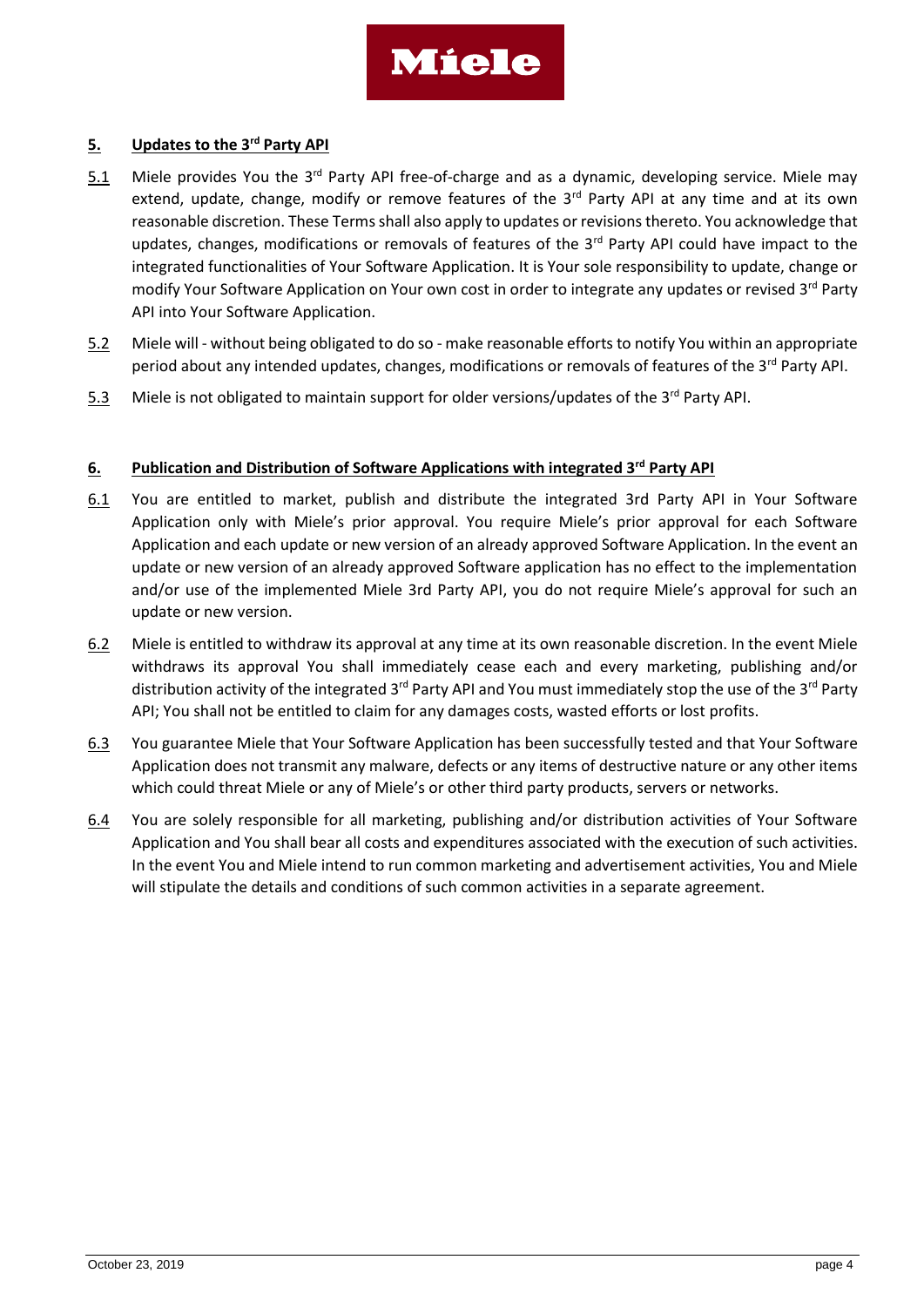

#### **7. Property rights & Trademarks**

- 7.1 You acknowledge Miele's and all other third party property rights to the 3<sup>rd</sup> Party API, the additional and complementary specifications, documents and other information concerning the  $3<sup>rd</sup>$  Party API and Appliances Data in their entirety, and You are obligated to their preservation. These rights include among others, copyrights, patents, trademarks, inventions, know-how and trade secrets. In particular, Miele and/or its licensors shall remain owner of the  $3<sup>rd</sup>$  Party API and the additional and complementary specifications, documents and other information concerning the 3<sup>rd</sup> Party API or made otherwise available by Miele.
- 7.2 You agree to undertake all necessary steps to prevent possible damage or injury from the abovementioned rights, to stop said damage or injury, and to prosecute third parties if a third party has wrongfully accessed or come into the possession of the 3<sup>rd</sup> Party API, the additional and complementary specifications, documents and other information concerning the 3<sup>rd</sup> Party API or Appliances Data from You.
- $7.3$  In the event You develop any new features or functionalities with regard to the 3<sup>rd</sup> Party API, You and Miele shall discuss and negotiate the use and usage rights of such features or functionalities in good faith.
- 7.4 You are not entitled to use any of Miele's trademarks without Miele's prior written or electronic approval (i.e email). You shall ask for Miele´s approval for the first use of the Miele trademarks by contacting your project contact. In the event Miele permits the use of one or more of its trademarks, You are only entitled to use such trademarks for marketing and promotional purposes and in strict compliance with the Miele Guideline for the use of Miele Trademarks [\(Miele Brand Guide\)](https://www.miele.com/developer/assets/Brand_Guide-3rd_Party_Logo.pdf). Notwithstanding the foregoing provision, once You received Miele's approval to market, publish and distribute the integrated 3rd Party API in Your Software Application according to Sec. 6. above, You are allowed to state that Your Software Application is compatible with certain Miele@home Appliances, given that such statements are correct.
- 7.5 Miele is entitled to state that certain Miele@home Appliances can be remote controlled through Your Software Application. Miele is furthermore entitled to promote Your Software Application through its marketing and/or distribution channels – in particular, but without limitation, on its websites, exhibition stands and prospectus-. For this marketing and promotional purposes, You hereby grant Miele a royaltyfree, non-exclusive, worldwide, transferable, sublicenseable right to use all of Your trademarks.

#### **8. Warranties and Liabilities**

- 8.1 YOU ACKNNOWLEDGE AND AGREE THAT MIELE PROVIDES THE 3RD PARTY API ON AN "AS IS" BASIS. MIELE MAKES NO REPRESENTATIONS OR ENDORSMENTS AND DISCLAIMS WARRANTIES OF ANY KIND WHATSOEVER TO THE 3RD PARTY API, THE SUITABILITY OF THE 3RD PARTY API OR THE APPLIANCES DATA ACCESSED VIA THE 3RD PARTY API. MIELE CAN NOT WARRANT THAT THE 3RD PARTY API IS ACCESSIBLE WITHOUT INTERRUPTIONS OR TEMPORARY IMPAIRMENT IN THE FUNCTIONALITY. MIELE SHALL ONLY BE LIABLE FOR DAMAGES RESULTING FROM A LEGAL OR MATERIAL DEFECT OF THE 3<sup>RD</sup> PARTY API IF MIELE FRAUDULENTLY CONCEALS THE RESPECTIVE LEGAL OR MATERIAL DEFECT – Sec. 8.3. OF THESE TERMS REMAINS UNAFFECTED.
- 8.2 YOU SHALL INDEMNIFY AND HOLD HARMLESS MIELE FROM AND AGAINST ALL CLAIMS, SUITS, LOSSES, DAMAGES AND EXPENSES ARISING OUT OF OR IN CONNECTION WITH MIELE'S USE OF YOUR TRADEMARKS. THE LIMITATION OF LIABILITY SET FORTH IN SEC. 8.3. BELOW SHALL NOT APPLY FOR THIS SEC. 8.2.
- 8.3 THE PARTIES SHALL BOTH BE LIABLE FOR DAMAGES CAUSED BY INTENT, GROSS NEGLIGENCE OR WILLFUL MISCONDUCT AND IN ACCORDANCE WITH THE PROVISIONS SET FORTH IN THE GERMAN PRODUCT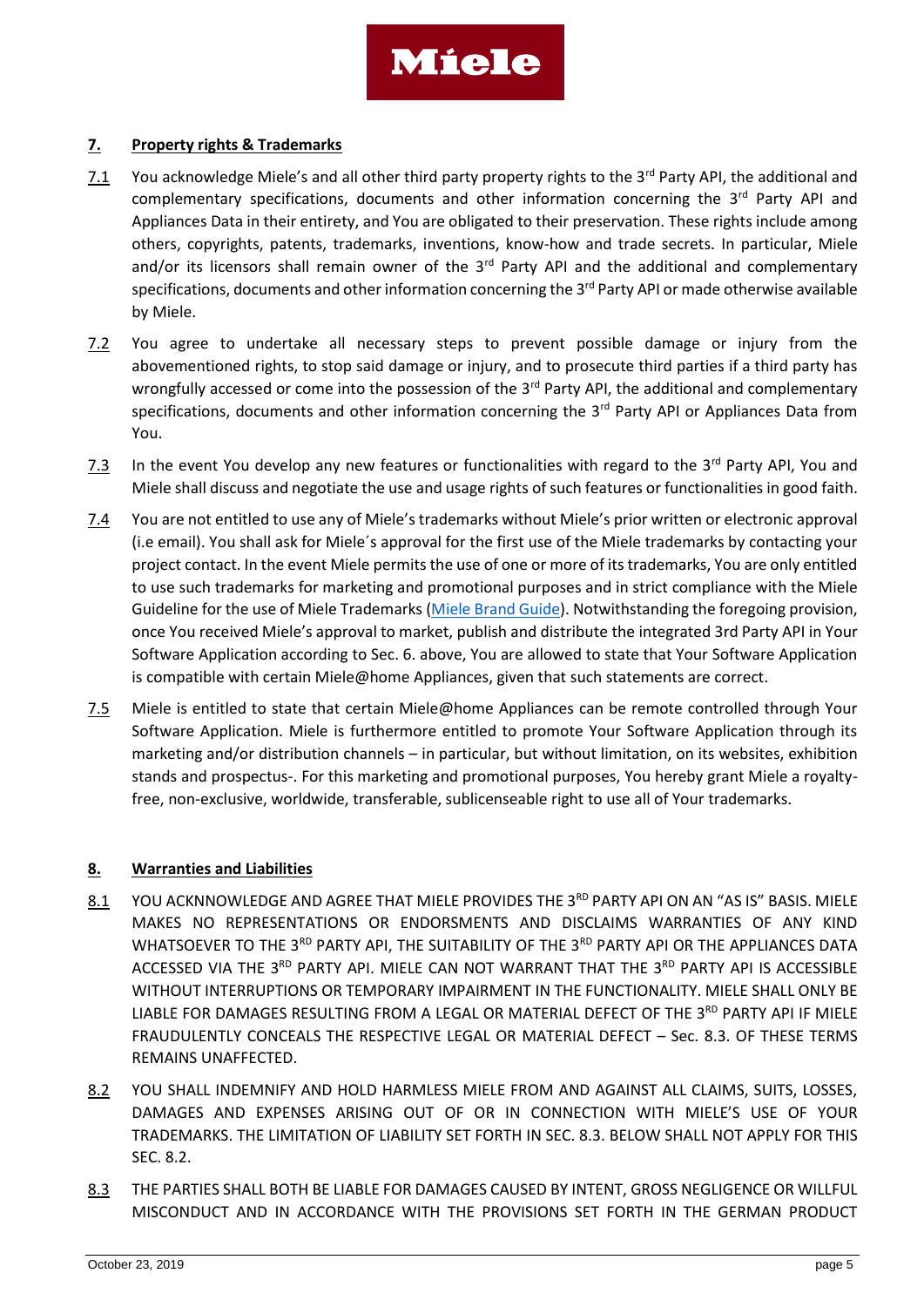# **Miele**

LIABILITY ACT WITHOUT LIMITATION. IN THE EVENT OF SLIGHT OR MINOR NEGLIGENCE, THE PARTIES SHALL ONLY BE LIABLE WITHOUT LIMITATION FOR DAMAGES TO LIFE, HEALTH OR PERSONAL INJURY. IN ALL OTHER CASES OF SLIGHT OR MINOR NEGLIGENCE, THE PARTIES SHALL BE LIABLE INSOFAR AS A PARTY BREACHES OR VIOLATES AN OBLIGATION WHICH IS ESSENTIAL FOR THE PROPER IMPLEMENTATION OF THESE TERMS AND OF WHICH THE RESPECTIVE OTHER PARTY RELY ON OR MAY REGULARLY RELY ON – IN SUCH EVENT, A PARTIES' LIABILITY TO THE RESPECTIVE OTHER PARTY SHALL BE LIMITED TO THE TYPICAL FORESEEABLE DAMAGE UNDER THESE TERMS. FURTHER CLAIMS FOR DAMAGES CAUSED BY SLIGHT OR MINOR NEGLIGENCE ARE EXCLUDED. TO THE EXTENT PERMITTED BY APPLICABLE LAW, NEITHER YOU NOR MIELE SHALL BE LIABLE FOR INDIRECT, PUNITIVE OR CONSEQUENTIAL DAMAGES, INCLUDING LOST PROFITS, UNLESS OTHERWISE EXPRESSLY STATED IN THESE TERMS.

### **9. Processing of data**

- 9.1 You ensure and warrant that You are allowed to process Your Enduser's Appliances Data in accordance with applicable (data protection) laws. For this purpose You shall provide Your Endusers sufficient and transparent information about the processing of personal and other data associated with the use of Your Software Application and collect all necessary consents before processing of (personal) if and insofar this is required by applicable (data protection) law.
- 9.2 You ensure and warrant that You have implemented and that You maintain appropriate technical and organizational measures in order to protect Appliances Data.
- 9.3 You are data controller of the Appliances Data and all personal data included in the Appliances Data and therefore solely responsible for complying with applicable (data protection) law and fulfilling of all legal requirements and obligations related to the processing of personal or other data. Nothing in these Terms shall be construed as creating a joint controller, controller-processor or processor-subprocessor relationship.

## **10. Term and Termination**

- 10.1 These Terms shall apply from the date upon which You agree to these Terms and shall continue until terminated by You or Miele as set forth below.
- 10.2 Both Miele and You have the right to terminate these Terms at any time with a two weeks' notice.
- 10.3 The Parties statutory right to terminate these Terms for a compelling reason without a notice period shall remain unaffected. In Particular, You and Miele are authorized to terminate these Terms immediately without a notice period in the event of a material breach of these Terms by the respective other party.
- 10.4 The Termination of these Terms leads to withdrawal of Your authorization to use the 3<sup>rd</sup> Party API, the additional and complementary specifications, documents and other information concerning the  $3<sup>rd</sup>$  Party API and/or Security Credentials, and You must immediately stop such use. In addition, You are obligated to immediately return to Miele all additional and complementary specifications, documents and other information concerning the  $3<sup>rd</sup>$  Party API or Appliances Data made available by Miele.